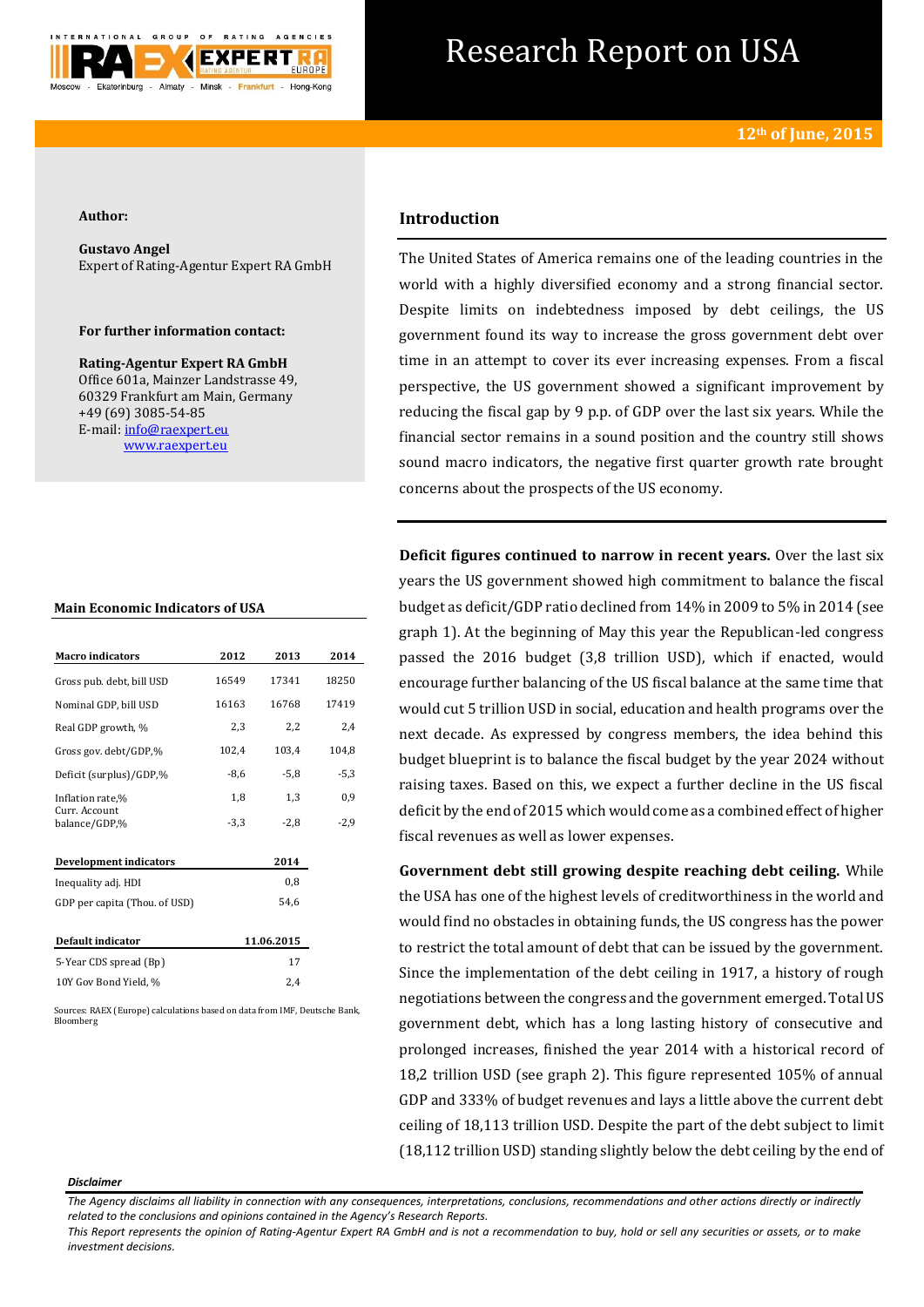## **Graph 1:** US Fiscal balance performance



April, a stronger than expected tax revenues will give policymakers more time to haggle an increase to the debt limit. Given the recent catch-up of the debt to the current ceiling, we expect that a new round of negations will take place to make room for further indebtedness of the US government by November or December this year. If this happens, the US government will see its debt indicators increase by the end of 2015.



Source: RAEX (Europe) calculations based on data from the US department of the treasury

**Graph 3:** Macroeconomic indicators performance 10%



Source: RAEX (Europe) calculations based on data from the IMF



Source: RAEX (Europe) calculations based on data from the World Bank

**Main macroeconomic indicators remain solid, but with uncertain prospects.** Since 2009, the US economy has shown a significant recovery evidenced by the sharp decline in the unemployment and inflation rates as well as positive GDP growth rates (see graph 3). Even though the 2015 end-of-year prospects seem encouraging, recently released GDP growth figures brought concern in this respect. The United States had a weaker start this year than what was initially expected, as economic activity contracted by 0,7 percent during the first quarter of 2015. This result was not only influenced by poor trade performance and continued caution by businesses and consumers, but also by harsh weather in some parts of the country and labor disputes at West Coast ports.

**The US financial market still shows signs of improvement.** The US banking sector ended the year 2014 with a further decline in the share of distressed loans to total loans and a positive ROA (see graph 4). These figures are close to the ones in place before the outbreak of the financial crisis in 2008 and are proof of the significant improvement that this industry had over the last six years. The stock market has also shown signs of recovery with a steady increase of the S&P index over the last six years and a market capitalization of listed companies/GDP value higher than those evidenced before 2008 (see graph 5). The almost zero interest rate in the banking sector motivated investors to allot funds in stocks, which

#### *Disclaimer*

*The Agency disclaims all liability in connection with any consequences, interpretations, conclusions, recommendations and other actions directly or indirectly related to the conclusions and opinions contained in the Agency's Research Reports.*

*This Report represents the opinion of Rating-Agentur Expert RA GmbH and is not a recommendation to buy, hold or sell any securities or assets, or to make investment decisions.*